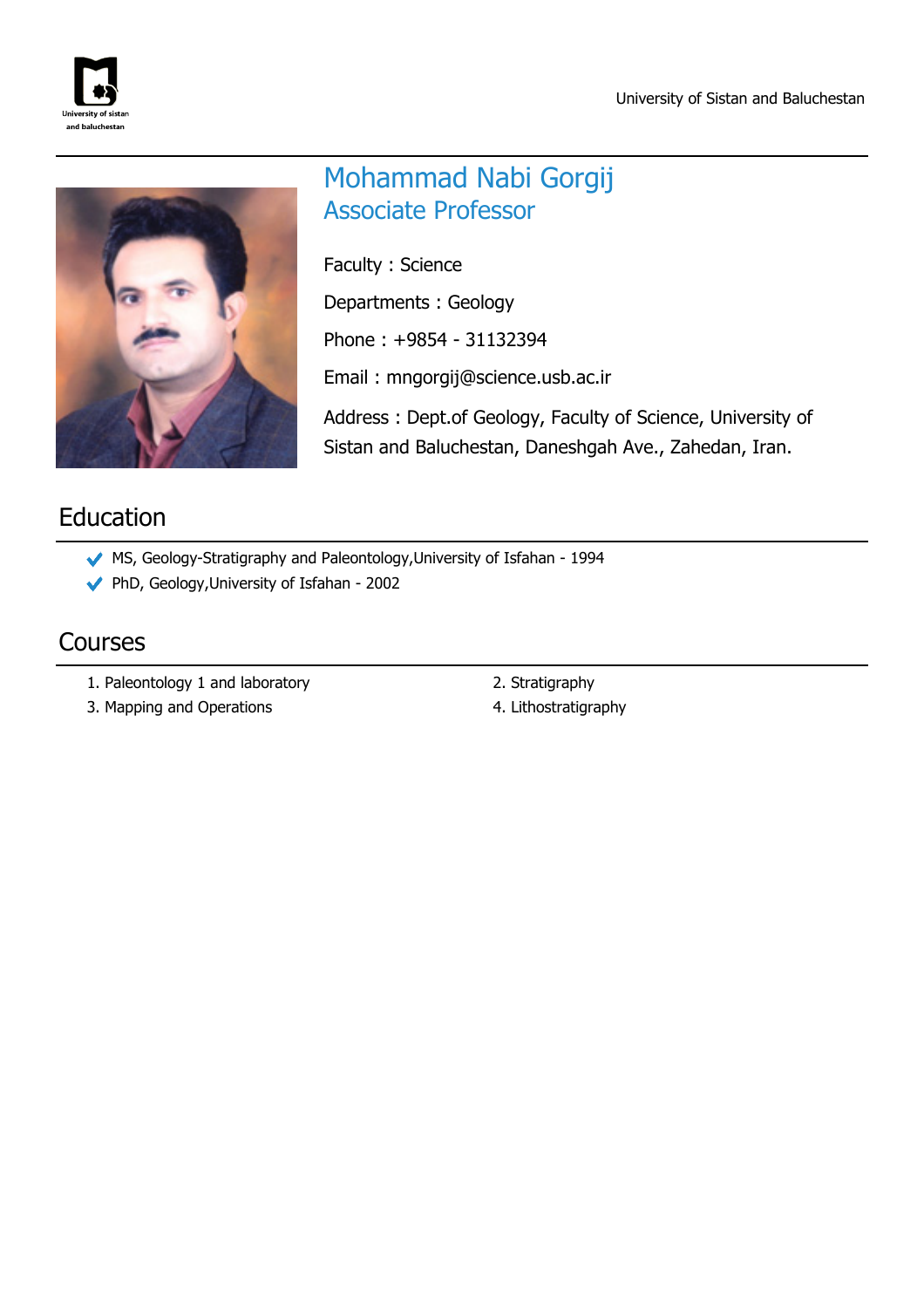

# Master Thesis

#### 1. fdigoifjgoijaijoigj

شيما كيخا, [Mohammad Nabi Gorgij] نيمسال اول سال تحصيلي 96-97

#### 2. nknjjnkjnkjnj

جواد جهانديده, [Mohammad Nabi Gorgij] نيمسال دوم سال تحصيلي 95-96

#### 3. dfpokdfokok

سميه شـهركي ميرزايي, [Mohammad Nabi Gorgij, Mahammad Reza Bakhshi Mohebbi] نيمسال اول سال تحصيلي95-96

#### 4. njjnjknjknkjnkjnkjnkj

فداكار ابولفضل,] Mahammad Reza Bakhshi Mohebbi, Mohammad Nabi Gorgij] نيمسال اول سال تحصيلي95-96

#### 5. niuhiuhiu

سميه سراواني, [Ali Ahmadi, Mohammad Nabi Gorgij, Mostafa Ghomashi] نيمسال اول سال تحصيلي95-96

#### 6. g dgdggffgsfg

رحيمه توغدري, [Mohammad Nabi Gorgij, Mahammad Reza Bakhshi Mohebbi] نيمسال دوم سال تحصيلي95-94

#### 7. gtrtrtrtrt

بمهتاب تركي باغبادراني [Mohammad Nabi Gorgij, Mahammad Reza Bakhshi Mohebbi, Mostafa Ghomashi] نيمسال دوم سال تحصيلي95-94

#### 8. iuiuiuuiuiuiui

شهركي عاليه,] Mohammad Nabi Gorgij, Mahammad Reza Bakhshi Mohebbi, Mostafa Ghomashi] نيمسال دوم سال تحصيلي95-94

### 9. gdfgdfdff

علي شريفي نژاد, [Mahammad Reza Bakhshi Mohebbi, Mohammad Nabi Gorgij] نيمسال دوم سال تحصيلي95-94

#### 10. f fd fdrrr

سميه سراواني, [Ali Ahmadi, Mohammad Nabi Gorgij, Mostafa Ghomashi]

نيمسال دوم سال تحصيلي95-94

#### 11. tr rtytrytryrty

فرد نظري مريم,] Mohammad Nabi Gorgij, Mahammad Reza Bakhshi Mohebbi, Mostafa Ghomashi] نيمسال دوم سال تحصيلي95-94

### 12. uyjjjty

رضا معزي نسب, [Mohammad Nabi Gorgij, Mahammad Reza Bakhshi Mohebbi] نيمسال دوم سال تحصيلي95-94

#### 13. bnbvn vvnbnbv

مطهره سالاري راد, [Mahammad Reza Bakhshi Mohebbi, Mohammad Nabi Gorgij] نيمسال دوم سال تحصيلي95-94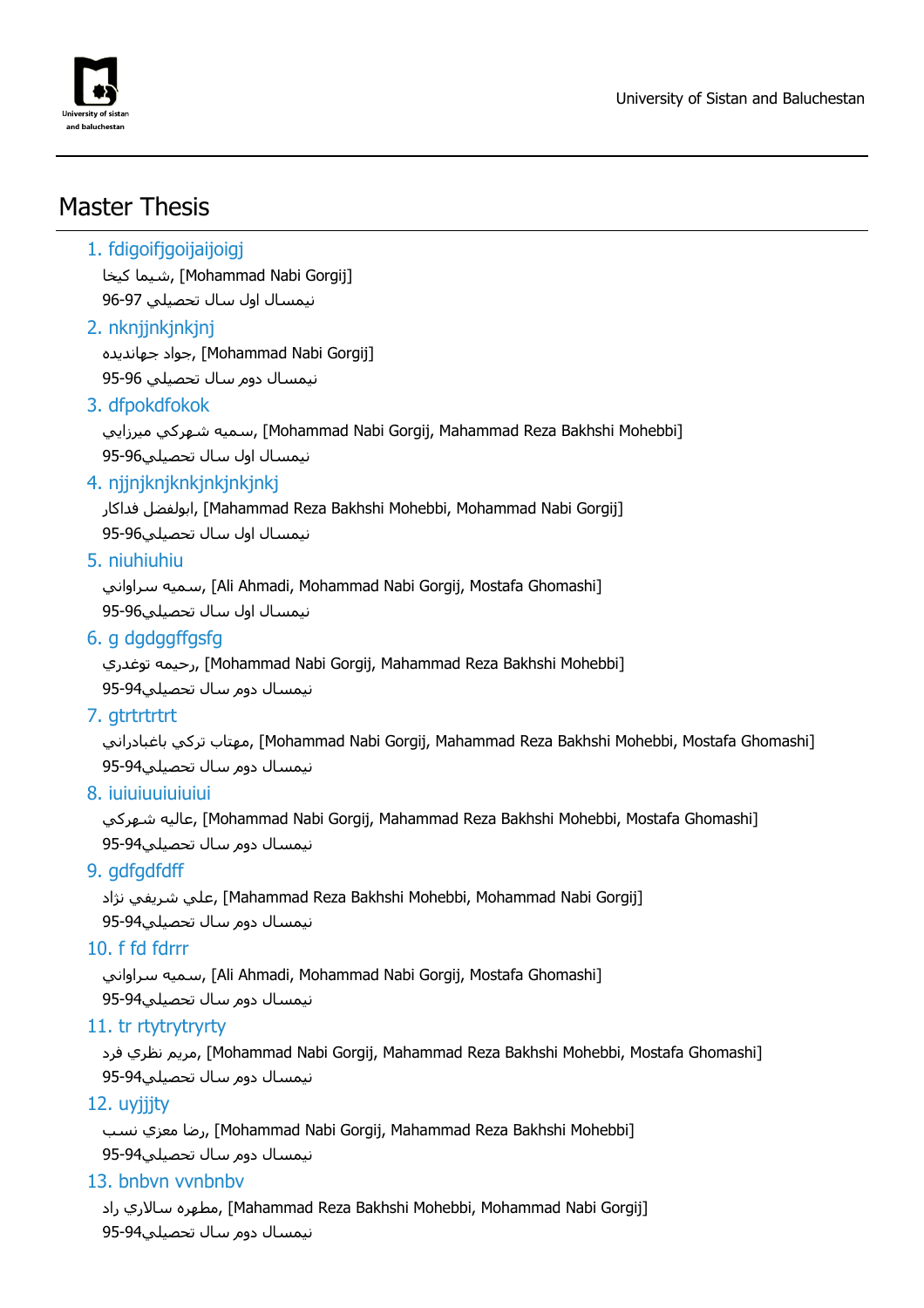

#### 14. se wertwert

گلشن فاطمه,] Naser Asadi, Mohammad Nabi Gorgij]

نيمسال اول سال تحصيلي93-94

#### 15. rty rtyertytr

شهريار كشتگر, [Sasan Bagheri, Mohammad Boomeri, Mohammad Nabi Gorgij]

نيمسال اول سال تحصيلي93-94

#### 16. tr rtrtrtrt

فاطمه منصوري, [Sasan Bagheri, Mohammad Nabi Gorgij] نيمسال اول سال تحصيلي 91-92

#### 17. h fh yt ryyt

فاطمه برايي نژاد, [Ali Ahmadi, Mohammad Nabi Gorgij]

نيمسال اول سال تحصيلي 91-92

#### 18. s g wrtgbvnhgfhntdrh

جميل مصطفي,] Aliasghar Moridi, Mohammad Nabi Gorgij] نيمسال اول سال تحصيلي89-90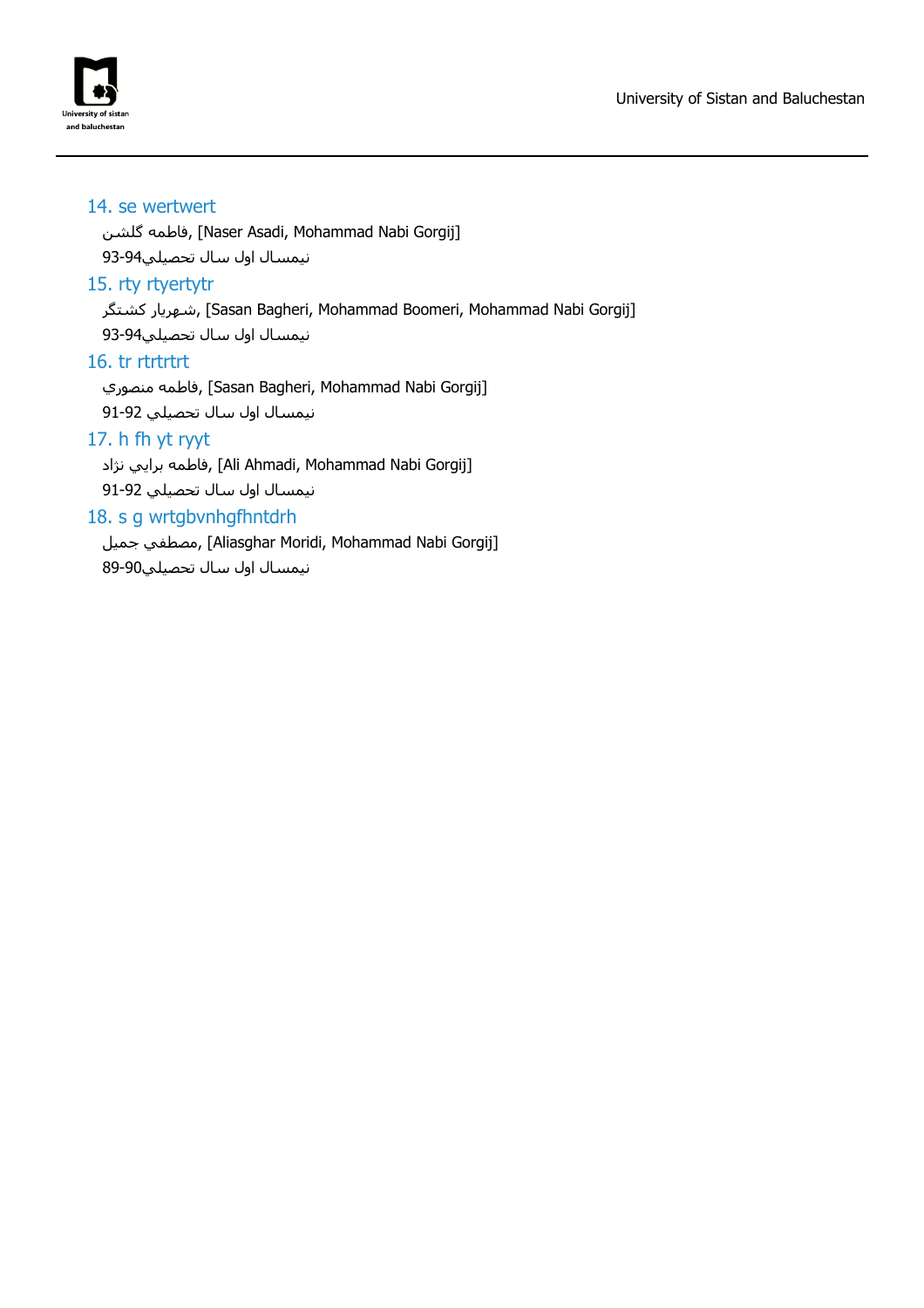

# Journals Papers

## 2020

1. Carboniferous bryozoans from the Kalmard area, central Iran

Andrej Ernst, Mohammad Nabi Gorgij

PalZ Volume: (94) 533 - 543

2. Abrupt warming in the latest Permian detected using high-resolution in situ oxygen isotopes of conodont apatite from Abadeh, central Iran

Jun Chen, Shu-zhong Shen, Yi-chun Zhang, Lucia Angiolini, Mohammad Nabi Gorgij, Gaia Crippa, Wei Wan

PALAEOGEOGRAPHY PALAEOCLIMATOLOGY PALAEOECOLOGY Volume: (560) 109973-1 - 109973-11

## 2019

3. A Cathaysian rugose coral fauna from the upper Carboniferous of central Iran

Xiangdong Wang, Mohammad Nabi Gorgij, Le Yao

JOURNAL OF PALEONTOLOGY Volume: (93) 399 - 415

4. Micropaleontology and systematic determination of Miscellaneidae family in the Middle Paleocene-lower Eocene deposits in the north of Zahedan, Padagi stratigraphic sections

Mohammad Nabi Gorgij, Somaeh Shahrkimirzaee

Volume: (35) 79 - 98

### 2018

5. Analysis of Microfacies, Sedimentary Environments and Sequence Stratigraphy of Pabdeh Formation, in type section, Zagros

Somaiyeh Saravani, Mohammad Nabi Gorgij, Mostafa Ghomashi, Ali Ahmadi

Volume: (33) 69 - 104

### 2015

6. Facies,Depositional environment and sequence stratigraphy of Upper Carboniferous-Lower Permian rocks (Zaladou section(

Mohammad Nabi Gorgij, Ali Ahmadi,

Volume: (61) 87 - 104

7. Sedimentology and geochemistry of siliciclastic sediments(Tertiary-Quaternary) esatern coast of Chabahar,,Southeastern of Sistan and Baluchestan

, Mohammad Boomeri, , Mohammad Nabi Gorgij,

Volume: (24) 85 - 96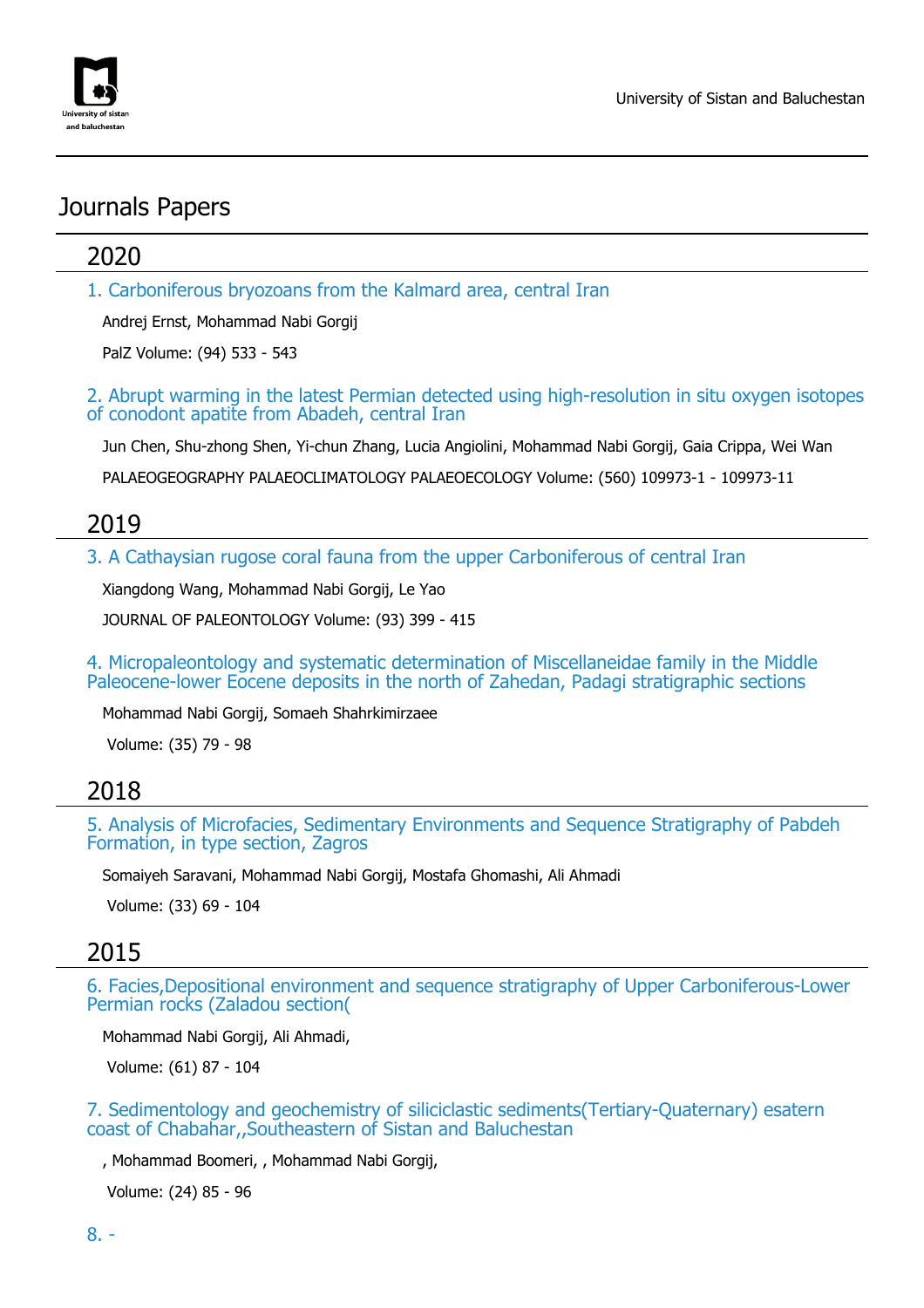

, Mohammad Boomeri, , Mohammad Nabi Gorgij,

Volume: (96) 85 - 96

## 2014

9. First record of Sakmarian smaller foraminifers from the Sarab section (South Lut Block in Central Iran)

Mohammad Nabi Gorgij

Arabian Journal of Geosciences Volume: (17) 8 - 17

## 2013

10. Late Guadalupian to Lopingian (Permian) carbon and strontium isotopic chemostratigraphy in the Abadeh section, central Iran

Mohammad Nabi Gorgij

GONDWANA RESEARCH Volume: (24) 222 - 232

11. The First Findings of Fusulinids in the Sections of the Sabzevar Tectonic Block (Iran)

Mohammad Nabi Gorgij

STRATIGRAPHY AND GEOLOGICAL CORRELATION Volume: (21) 8 - 17

## 2011

12. The Kalaktash and Halvan Assemblages of Permian Fusulinids from the Padeh and SangVariz Sections (Halvan Mountains, Yazd Province, Central Iran)

Mohammad Nabi Gorgij

STRATIGRAPHY AND GEOLOGICAL CORRELATION Volume: (19) 141 - 159

13. New findings of Permian marine and terretrial fossils in Central Iran(the Kalmard Block) and their significance for correlation the Tethyan,Uralian ,and West European scales

Mohammad Nabi Gorgij

RIVISTA ITALIANA DI PALEONTOLOGIA E STRATIGRAFIA Volume: (117) 355 - 374

14. First Record of Gzhelian and Asselian Fusulinids from the Vazhnan Formation (SanandajSirjan Zone of Iran)

Mohammad Nabi Gorgij

STRATIGRAPHY AND GEOLOGICAL CORRELATION Volume: (19) 486 - 501

15. Fusulinids and Stratigraphy of the Carboniferous and Permian in Iran

, Mohammad Nabi Gorgij

STRATIGRAPHY AND GEOLOGICAL CORRELATION Volume: (17) 687 - 776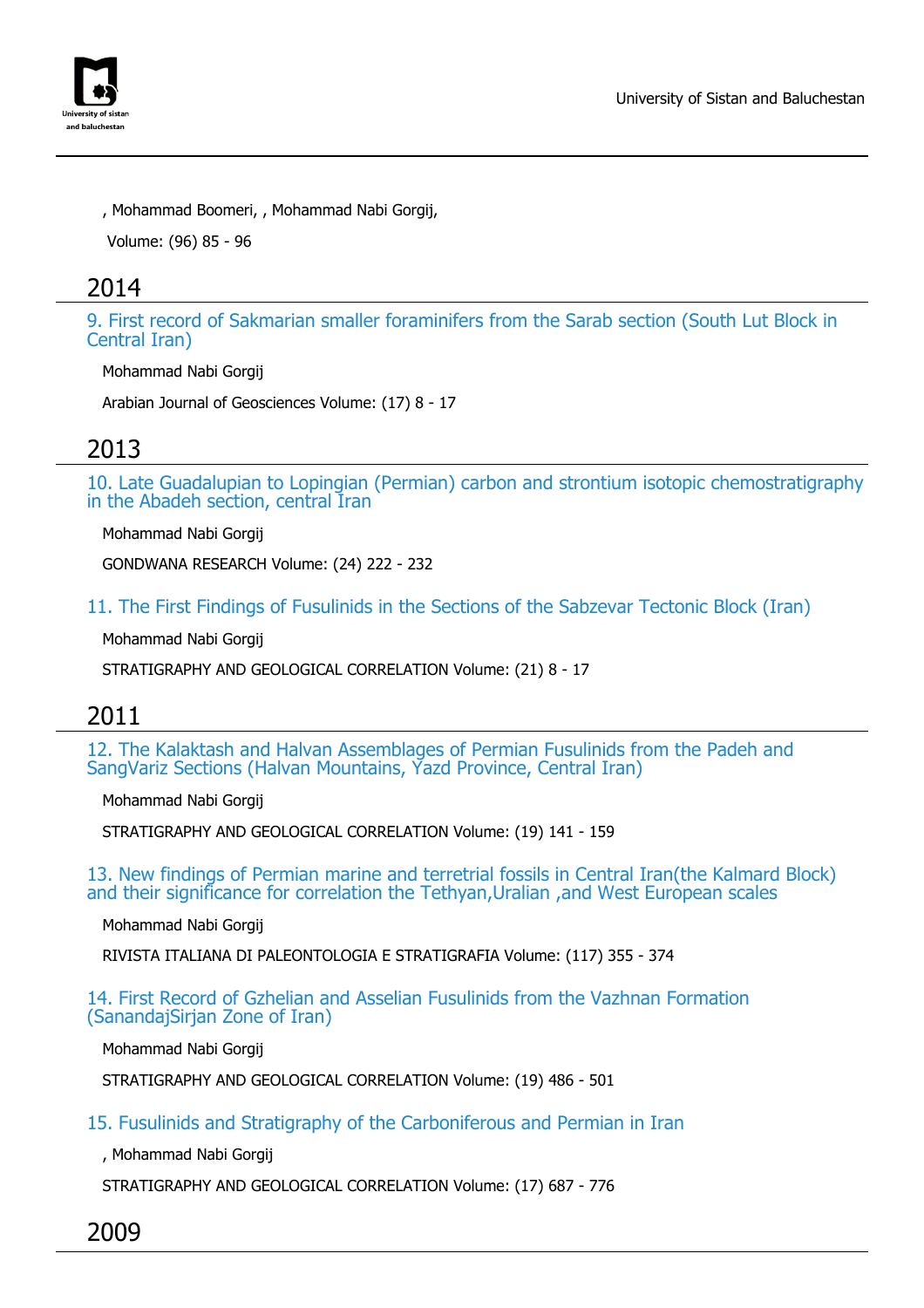

16. Section of Permian Deposits and Fusulinids in the Halvan Mountains Yazd Province Central Iran

Mohammad Nabi Gorgij

stratigraphy and geological correlation Volume: (17) -

17. Section of Permian Deposits and Fusulinids in the Halvan Mountains, Yazd Province, Central Iran

Mohammad Nabi Gorgij

STRATIGRAPHY AND GEOLOGICAL CORRELATION Volume: (17) 155 - 172

### 2008

18. New Fusulinids of the Moscovian Stage Found in Iran

Mohammad Nabi Gorgij

stratigraphy and geological correlation Volume: (16) -

19. Bolorian and Kubergandian Stages of the Permian in the Sanandaj-Sirjan Zone of Iran

Mohammad Nabi Gorgij

stratigraphy and geological correlation Volume: (16) -

20. New data about the Permian section and fusulinids in the Kalmard area (Central Iran Yazd **Province** 

E.Ja.Leven Leven , Mohammad Nabi Gorgij

Permophiles Volume: () -

21. Bolorian and Kubergandian Stages of the Permian in the Sanandaj–Sirjan Zone of Iran

Mohammad Nabi Gorgij

STRATIGRAPHY AND GEOLOGICAL CORRELATION Volume: (16) 455 - 466

22. Adsorption behavior of Cr(VI) on modified natural zeolite by a new bolaform N,N,N,N,N,Nhexamethyl-1,9-nonanediammonium dibromide reagent

Mohammad Nabi Gorgij

JOURNAL OF HAZARDOUS MATERIALS Volume: (155) 566 - 571

### 2007

23. Fusulinids of the Khan formation (Kalmard region eastern Iran) and some problems of their paleobiogeography

Mohammad Nabi Gorgij

Russian Jouranal of Earth Sciences Volume: () -

24. Fusulinds of the Khan formation (Kalmard region Eastern Iran) and some problems of their paleobiogeography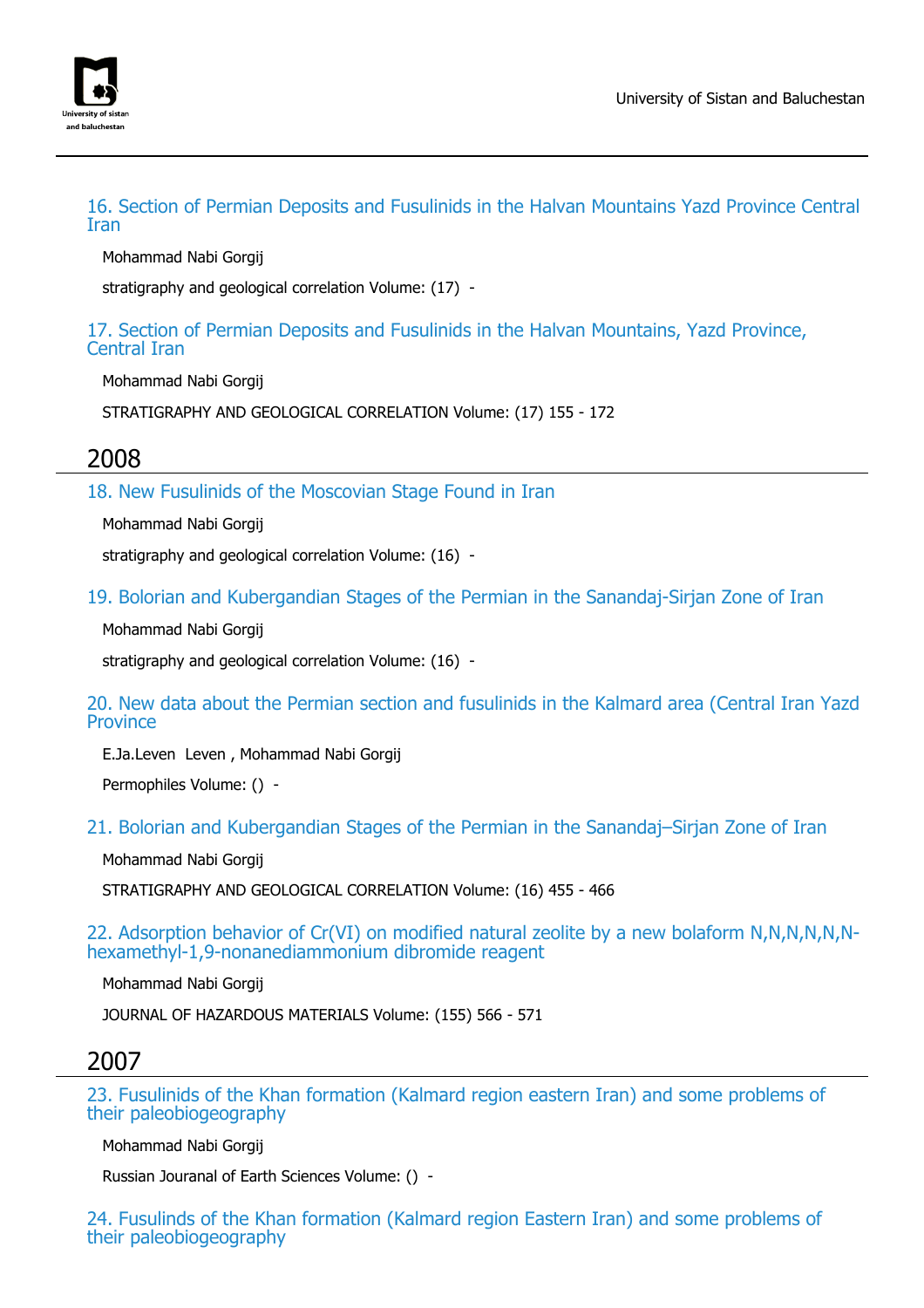



E.Ya Leven, Mohammad Nabi Gorgij

Russian Jouranal of Earth Sciences Volume: () -

### 2006

25. Gzhelian fusulinids first discovered in central Iran (ISI)

E.Ya Leven, Mohammad Nabi Gorgij

stratigraphy and geological correlation Volume: () -

26. Pennsylvanian stratigraphy and fusulinids of central and eastern Iran (ISI)

Mohammad Nabi Gorgij, V.I Davidov, E.Ya Leven

PALAEONTOLOGIA ELECTRONICA Volume: () -

27. Upper Carboniferous- Permian Stratigraphy and Fusulinids from the Anarak Region Central Iran

Mohammad Nabi Gorgij

Russian Jouranal of Earth Sciences Volume: (8) -

28. Upper Carboniferous-Permian stratigraphy and fusulinids from the Anarak region central Iran

Mohammad Nabi Gorgij, E.Ja Leven

Russian Jouranal of Earth Sciences Volume: () -

29. Gzhelian Fusulinids First Discovered in Central Iran

Mohammad Nabi Gorgij

STRATIGRAPHY AND GEOLOGICAL CORRELATION Volume: (14) 19 - 29

### 2005

دربيوتيت هاي موجود در سنگ هاي گرانيتي زاهدان Cl و F 30.

Mohammad Boomeri, , Mohammad Nabi Gorgij

Volume: () -

31. The Pennsylvanian-Permian of the central and east Iran Anarak Ozbak-kuh and Shirgesht areas

Mohammad Nabi Gorgij

Permophiles Volume: () -